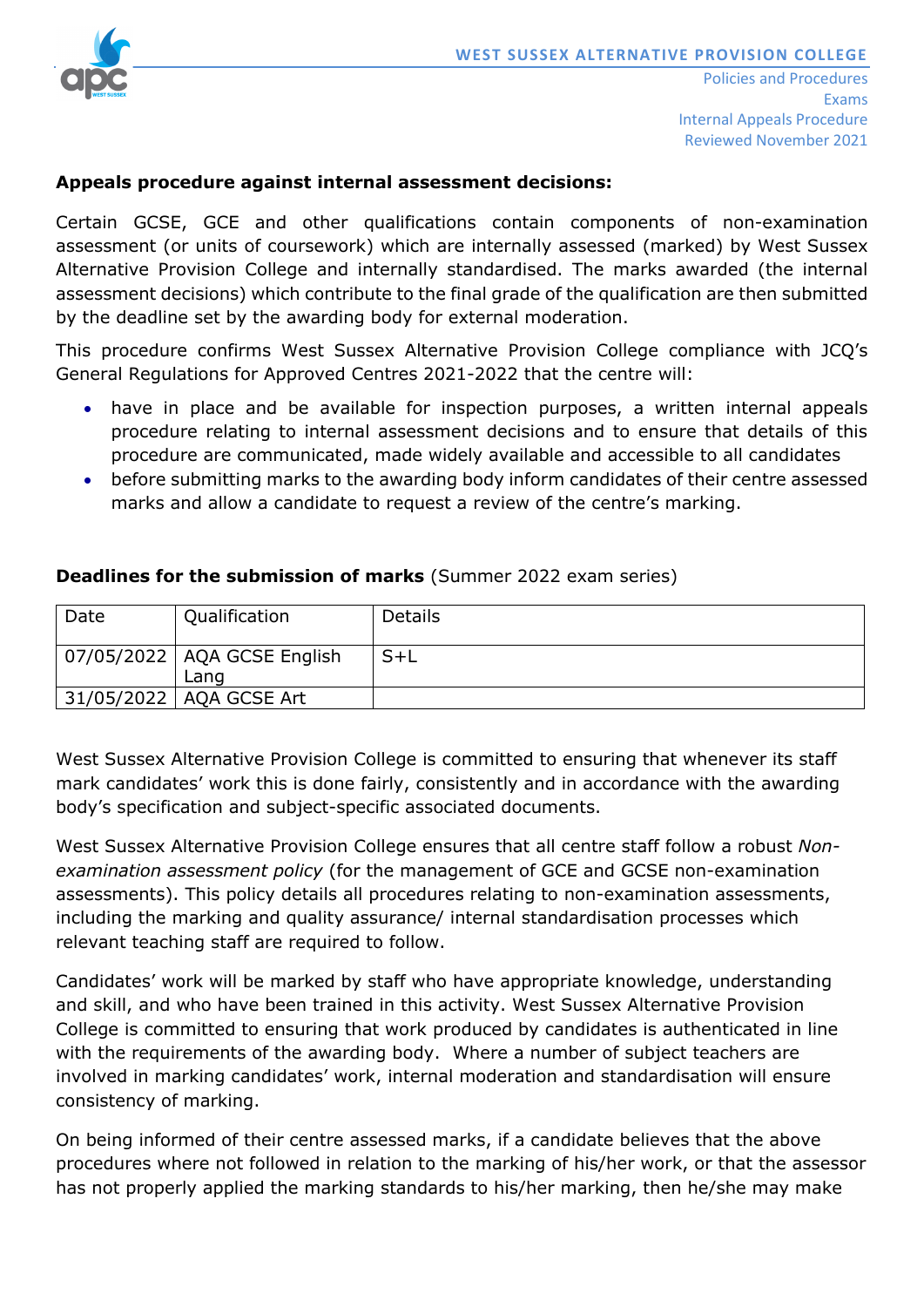

use of the appeals procedure below to consider whether to request a review of the centre's marking.

- 1. West Sussex Alternative Provision College will ensure that candidates are informed of their centre assessed marks so that they may request a review of the centre's marking before marks are submitted to the awarding body.
- 2. West Sussex Alternative Provision College will inform candidates that they will need to explain on what grounds they wish to request a review of an internally assessed mark as a review will only focus on the quality of their work in meeting the published assessment criteria
- 3. West Sussex Alternative Provision College will inform candidates that they may request copies of materials (generally, as a minimum, a copy their marked assessment material (work) and the mark scheme or assessment criteria plus additional materials which may vary from subject to subject) to assist them in considering whether to request a review of the centre's marking of the assessment.
- 4. Having received a request for copies of materials, West Sussex Alternative Provision College will promptly make them available to the candidate (or for some marked assessment materials, such as artwork and recordings, inform the candidate that these will be shared under supervised conditions) within 5 calendar days.
- 5. West Sussex Alternative Provision College will inform candidates that they will not be allowed access to original assessment material unless supervised
- 6. West Sussex Alternative Provision College will provide candidates with sufficient time in order to allow them to review copies of materials and reach a decision, informing candidates that if their decision is to request a review they will need to explain what they believe the issue to be
- 7. Requests for reviews of marking **must** be made in writing within 5 calendar days of receiving copies of the requested materials by completing the **internal appeals form**.
- 8. West Sussex Alternative Provision College will allow 7 calendar days for the review to be carried out, to make any necessary changes to marks and to inform the candidate of the outcome, all before the awarding body's deadline for the submission of marks.
- 9. West Sussex Alternative Provision College will ensure that the review of marking is conducted by an assessor who has appropriate competence, has had no previous involvement in the assessment of that candidate and has no personal interest in the review.
- 10.West Sussex Alternative Provision College will instruct the reviewer to ensure that the candidate's mark is consistent with the standard set by the centre.
- 11.The candidate will be informed in writing of the outcome of the review of the centre's marking.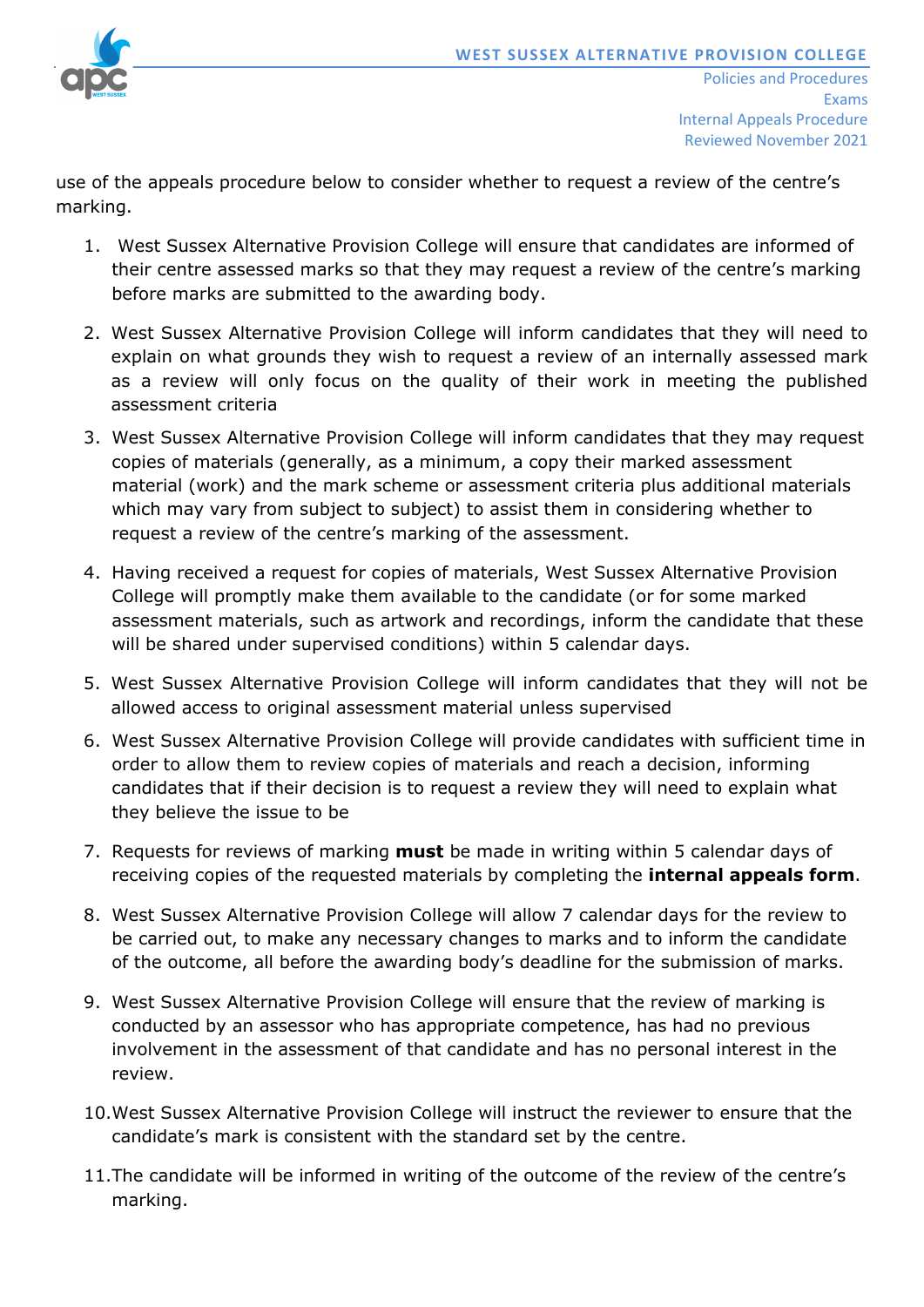

The outcome of the review of the centre's marking will be made known to the head of centre who will have the final decision if there is any disagreement on the mark to be submitted to the awarding body. A written record will be kept and made available to the awarding body upon request. Should the review of the centre's marking bring any irregularity in procedures to light, the awarding body will be informed immediately.

The awarding body will be informed if the centre does not accept the outcome of a review.

The moderation process carried out by the awarding bodies may result in a mark change, either upwards or downwards, even after an internal review. The internal review process is in place to ensure consistency of marking within the centre, whereas moderation by the awarding body ensures that centre marking is in line with national standards. The mark submitted to the awarding body is subject to change and should therefore be considered provisional.

# **Appeals against the centre's decision not to support a clerical check, a review of marking, a review of moderation or an appeal**

This procedure confirms West Sussex Alternative Provision College compliance with JCQ's *General Regulations for Approved Centres 2020-2021, section 5.13* that the centre will:

**have available for inspection purposes** and draw to the attention of candidates and their parents/carers, a **written** internal appeals procedure to manage disputes when a candidate disagrees with a centre decision not to support a clerical re-check, a review of marking, a review of moderation or an appeal

Following the issue of results, awarding bodies make post-results services available. Full details of these services, internal deadlines for requesting a service and fees charged are provided by the exams officer.

Candidates are also made aware of the arrangements for post-results services, and availability of senior members of centre staff immediately after the publication of results, **before** they sit any exams. This is done via Candidate handbook, sent out with statement of entries.

If the centre or a candidate (or his/her parent/carer) has a concern and believes a result may not be accurate, post results services may be considered.

The JCQ post-results services currently available are detailed below.

Reviews of results (RORs):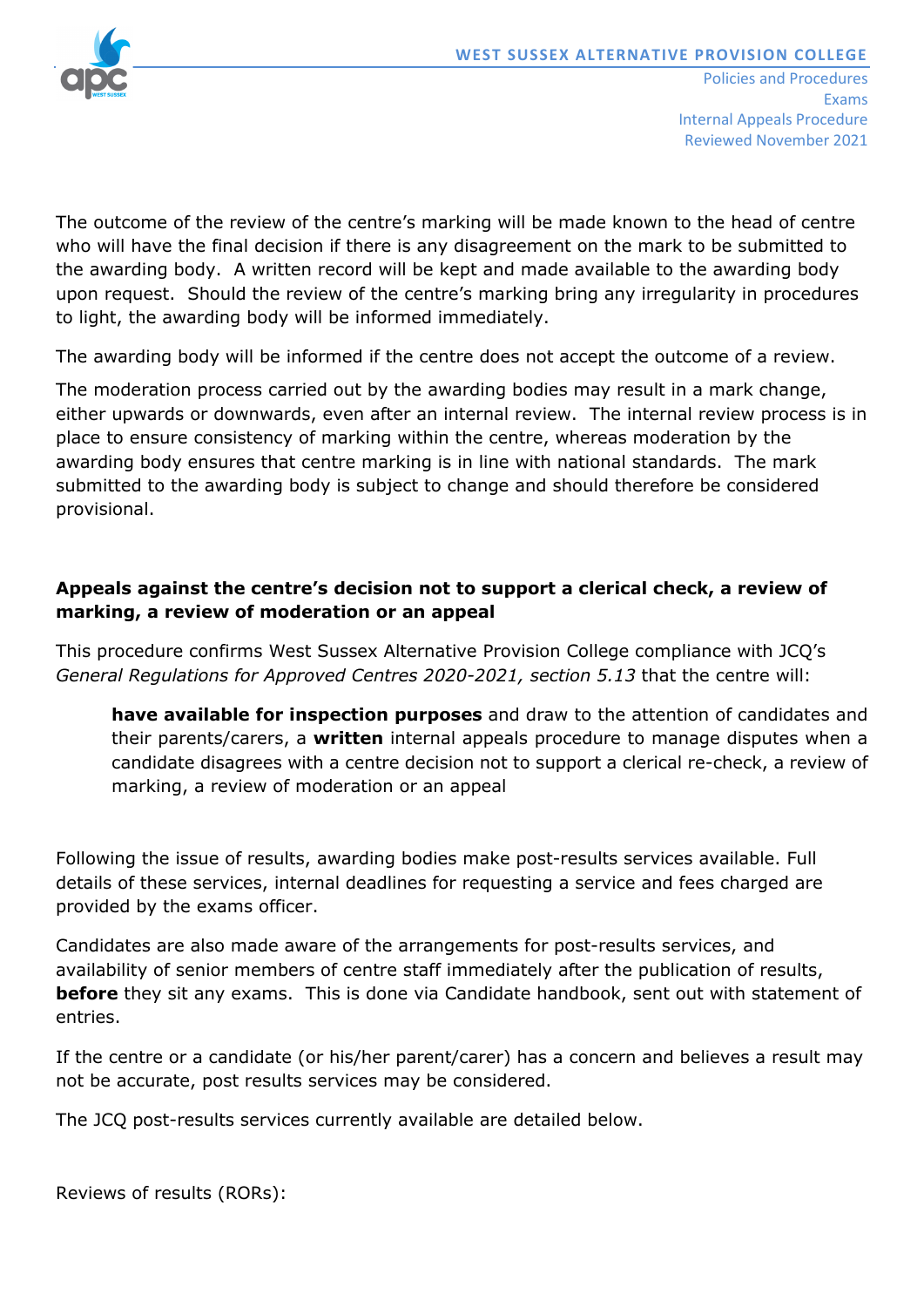

- Service 1 (Clerical re-check) This is the only service that can be requested for objective tests (multiple choice tests)
- Service 2 (Review of marking)
- Priority Service 2 (Review of marking) This service is only available for externally assessed components of GCE A-level specifications (an individual awarding body may also offer this priority service for other qualifications)
- Service 3 (Review of moderation) This service is not available to an individual candidate

Access to Scripts (ATS):

- Copies of scripts to support reviews of marking
- Copies of scripts to support teaching and learning

Written candidate consent (informed consent via candidate email is acceptable) is required in all cases before a request for an RoR service 1 or 2 is submitted to the awarding body as with these services candidates' marks and subject grades may be lowered. Candidate consent can only be collected **after** the publication of results.

If a concern is raised about a particular examination result, the exams officer, teaching staff and head of centre will investigate the feasibility of requesting an enquiry supported by the centre.

Where the centre does not uphold a request from a candidate, the candidate may pay the appropriate ROR fee to the centre, and a request will be made to the awarding body on the candidate's behalf.

If the candidate (or his/her parent/carer) believes there are grounds to appeal against the centre's decision not to support a review, an internal appeal can be submitted to the centre by completing the **internal appeals form** at least one week prior to the internal deadline for submitting an ROR.

The appellant will be informed of the outcome of his/her appeal before the internal deadline for submitting an ROR.

Following the ROR outcome, an external appeals process is available if the head of centre remains dissatisfied with the outcome and believes there are grounds for appeal. The JCQ publications *Post-Results Services* and *JCQ Appeals Booklet* (*A guide to the awarding bodies' appeals processes*) will be consulted to determine the acceptable grounds for a preliminary appeal.

Where the head of centre is satisfied after receiving the ROR outcome, but the candidate (or his/her parent/carer) believes there are grounds for a preliminary appeal to the awarding body, a further internal appeal may be made to the head of centre. Following this, the head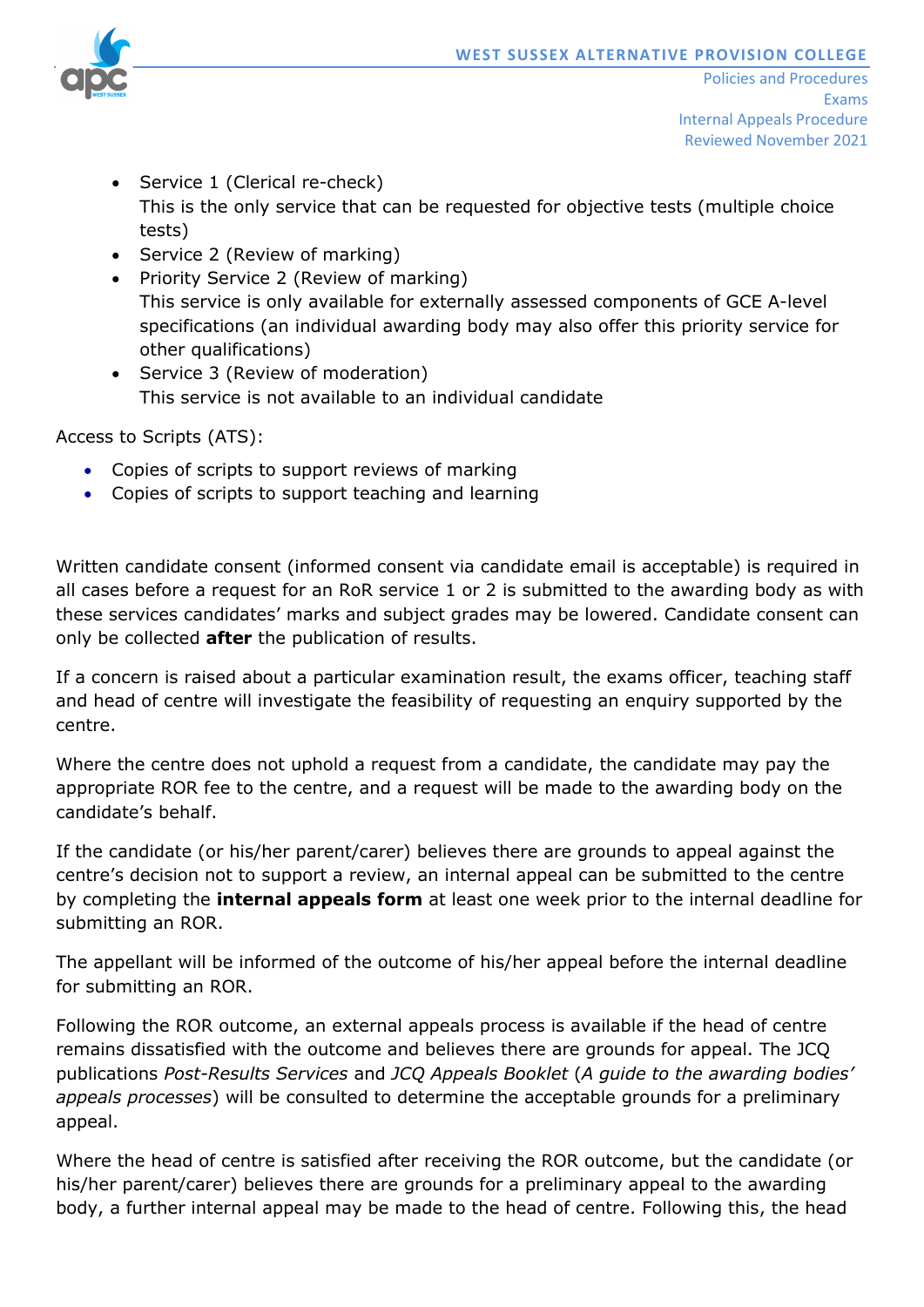

of centre's decision as to whether to proceed with a preliminary appeal will be based upon the acceptable grounds as detailed in the *JCQ Appeals Booklet*. Candidates or parents/carers are not permitted to make direct representations to an awarding body.

The **internal appeals form** should be completed and submitted to the centre within 10 calendar days of the notification of the outcome of the ROR. Subject to the head of centre's decision, this will allow the centre to process the preliminary appeal and submit to the awarding body within the required **30 calendar days** of the awarding body outcome of the review of results process. Awarding body fees which may be charged for the preliminary appeal must be paid to the centre by the appellant before the preliminary appeal is submitted to the awarding body (fees are available from the exams officer). If the appeal is upheld by the awarding body, this fee will be refunded by the awarding body and repaid to the appellant by the centre.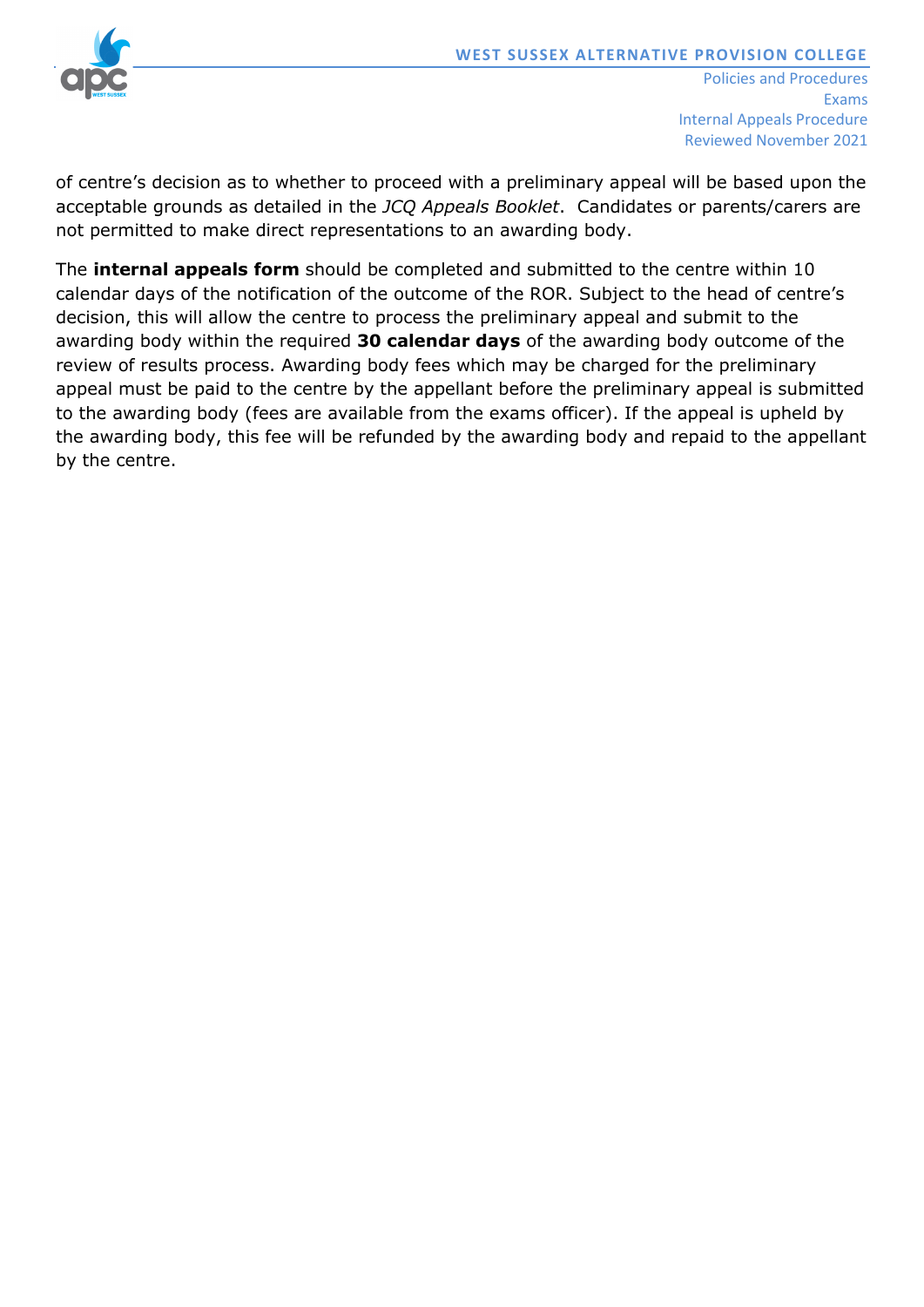

Policies and Procedures Exams Internal Appeals Procedure Reviewed November 2021

#### **Internal Appeals form**

| FOR CENTRE USE ONLY |  |  |  |  |  |
|---------------------|--|--|--|--|--|
| Date received       |  |  |  |  |  |
| Reference No.       |  |  |  |  |  |

Please tick box to indicate the nature of your appeal and complete all white boxes on the form below

 $\Box$  Appeal against an internal assessment decision and/or request for a review of marking

 $\Box$  Appeal against the centre's decision not to support a clerical re-check, a review of marking, a review of moderation or an appeal

| <b>Name of appellant</b>          |  | Candidate name<br>if different to appellant |  |
|-----------------------------------|--|---------------------------------------------|--|
| <b>Awarding body</b>              |  | <b>Exam paper code</b>                      |  |
| <b>Qualification type Subject</b> |  | <b>Exam paper title</b>                     |  |

**Please state the grounds for your appeal below**

*(If applicable, tick below)*

 $\Box$  Where my appeal is against an internal assessment decision I wish to request a review of the centre's marking

*If necessary continue on an additional page if this form is being completed electronically or overleaf if hard copy being completed*

Appellant signature:  $\Box$  Date of signature:

**This form must be signed, dated and returned to the exams officer on behalf of the head of centre to the timescale indicated in the relevant appeals procedure**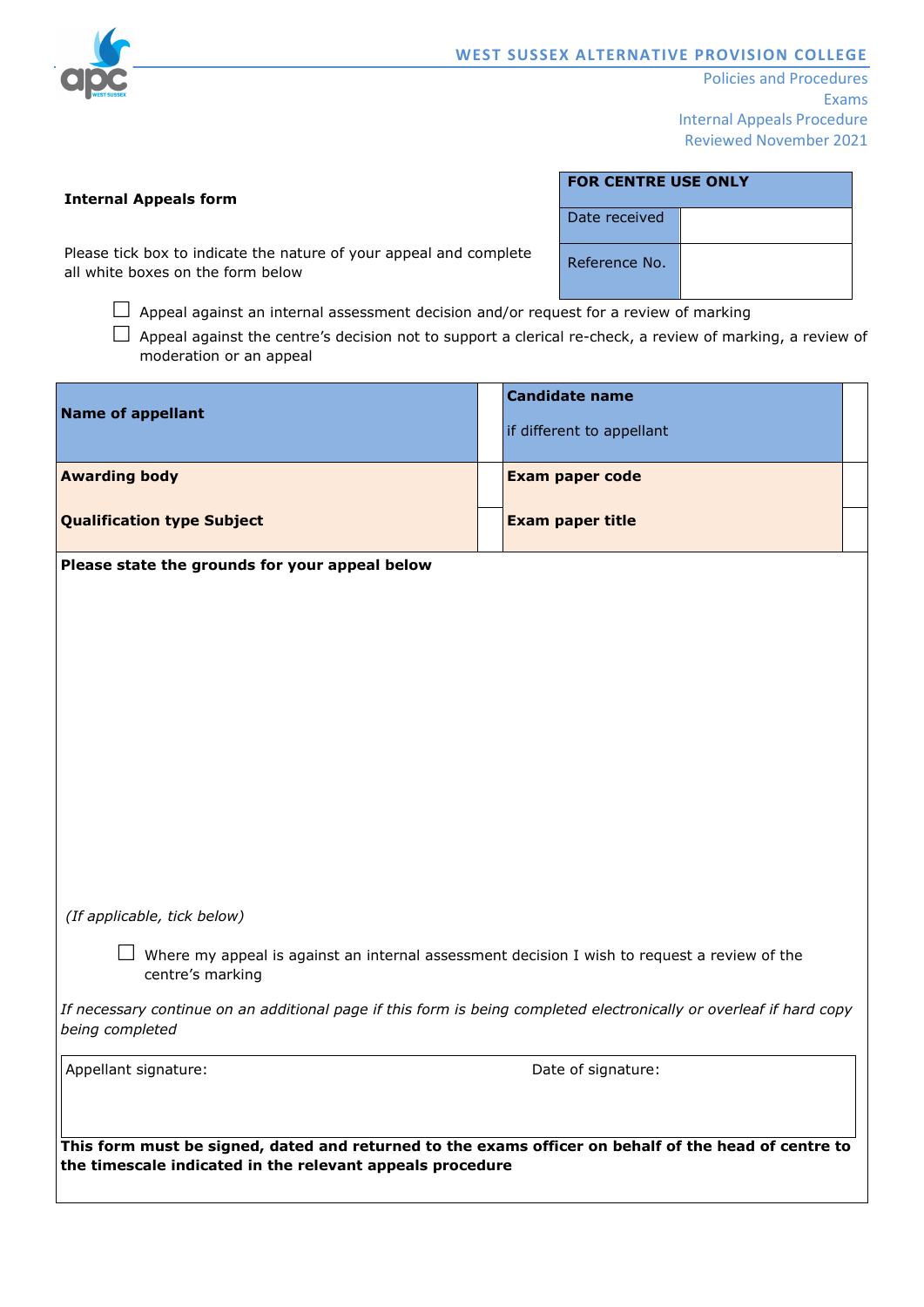

## **Complaints and Appeals log**

On receipt, all appeals will be assigned a reference number and logged.

The outcome of any reviews of the centre's marking will be made known to the head of centre and will be logged as an appeal. A written record will be kept and made available to the awarding body upon request. Should the review of the centre's marking bring any irregularity in procedures to light, the awarding body will be informed immediately. The awarding body will be informed if the centre does not accept the outcome of a review – this will be noted on this log.

| <b>Ref No.</b> | <b>Date</b><br>received | <b>Complaint or Appeal</b>                                                                                           | <b>Outcome</b> | <b>Outcome</b><br>date |
|----------------|-------------------------|----------------------------------------------------------------------------------------------------------------------|----------------|------------------------|
|                |                         |                                                                                                                      |                |                        |
|                |                         |                                                                                                                      |                |                        |
|                |                         |                                                                                                                      |                |                        |
|                |                         |                                                                                                                      |                |                        |
|                |                         |                                                                                                                      |                |                        |
|                |                         |                                                                                                                      |                |                        |
|                |                         |                                                                                                                      |                |                        |
|                |                         |                                                                                                                      |                |                        |
|                |                         |                                                                                                                      |                |                        |
|                |                         |                                                                                                                      |                |                        |
|                |                         |                                                                                                                      |                |                        |
|                |                         |                                                                                                                      |                |                        |
|                |                         |                                                                                                                      |                |                        |
|                |                         |                                                                                                                      |                |                        |
|                |                         |                                                                                                                      |                |                        |
|                |                         |                                                                                                                      |                |                        |
|                |                         |                                                                                                                      |                |                        |
|                |                         |                                                                                                                      |                |                        |
|                |                         |                                                                                                                      |                |                        |
|                |                         |                                                                                                                      |                |                        |
|                |                         |                                                                                                                      |                |                        |
|                |                         |                                                                                                                      |                |                        |
|                |                         |                                                                                                                      |                |                        |
|                |                         | <u> 1989 - Andrea Santa Andrea Andrea Andrea Andrea Andrea Andrea Andrea Andrea Andrea Andrea Andrea Andrea Andr</u> |                |                        |